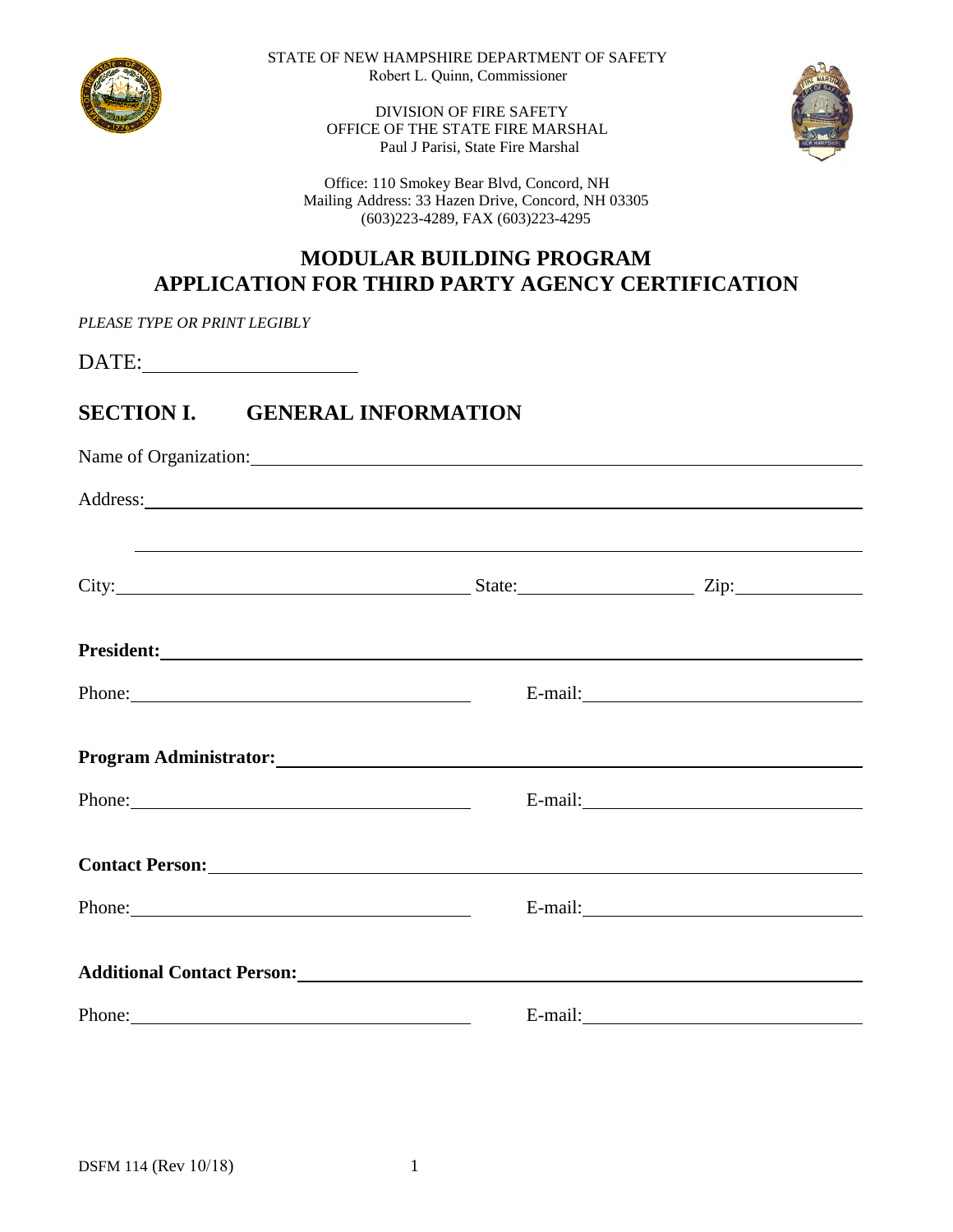# **SECTION II. PERSONNEL**

- A. On a separate sheet, please include a table of your organization with the name and address of each management and supervisory person, specifying his/her function in the certification program. Also include the number of professional engineers, architects, and the names of all consulting engineers and architects, indicating which are employed part-time.
- B. Please list the name and address of all registered engineers and/or graduate engineers who are responsible for conducting review of drawings, specifications, and quality assurance programs.
- C. Please list the names, education, years of experience and states in which the administrator(s) is(are) professionally registered.
- D. Please provide a list of all engineers, technicians, and other personnel who shall perform services for the organization, including the relationship each has with the agency.

### **SECTION III. CORPORATE INFORMATION**

- A. State of Incorporation:
- B. Name and affiliates of Board of Directors and Officers

#### NAME AFFILIATES PHONE

- C. Please attach a copy of the Articles of Incorporation.
- D. Please attach a copy of the by-laws of the Corporation.
- E. Please include a list of all states in which the agency is now approved to inspect modular buildings or building components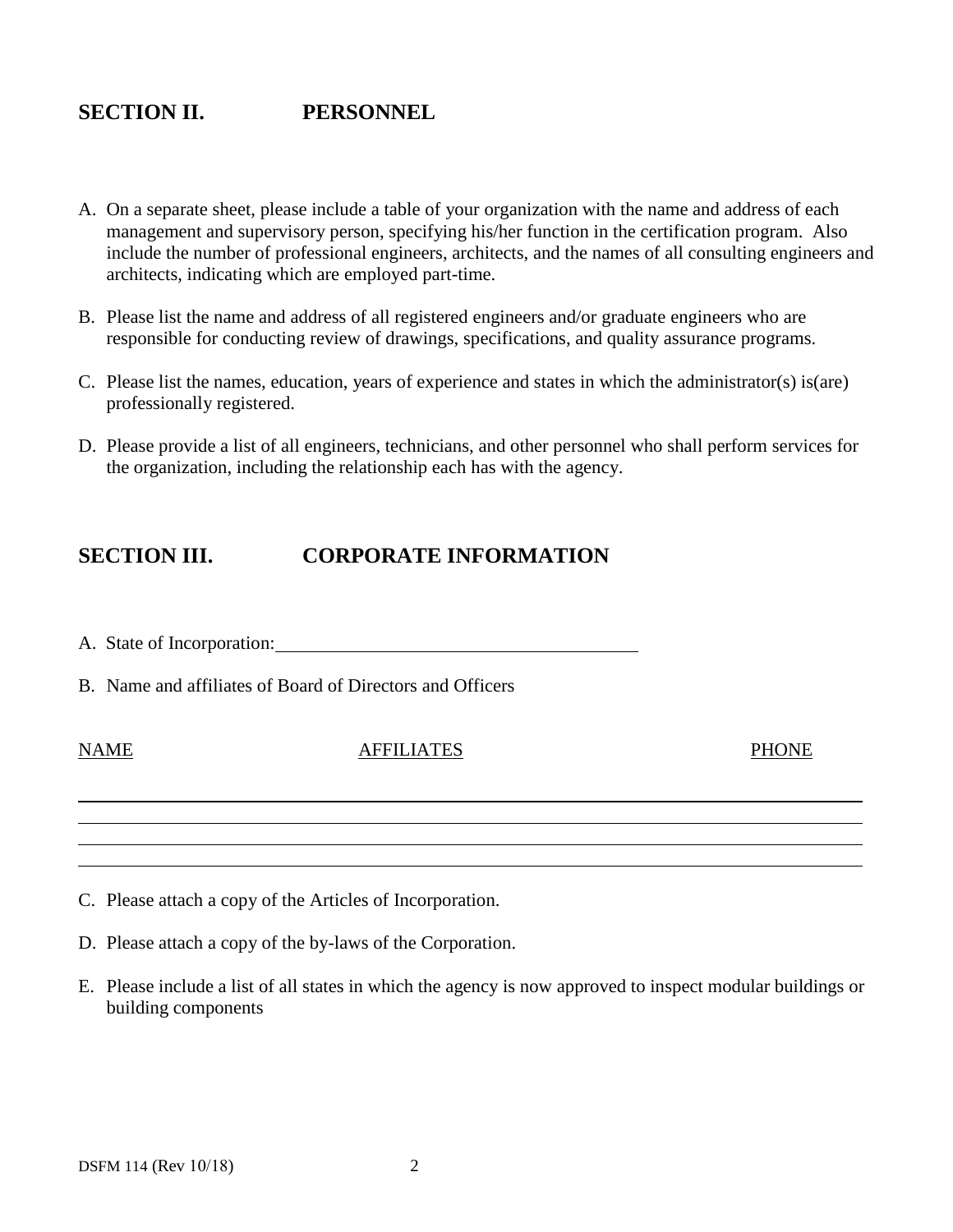# **SECTION IV RESPONSIBILITY & LIABILITY**

A. Please list each insurance company with the respective phone numbers and policy information below:

| <b>INSURANCE COMPANY</b> | <b>TYPE</b> | <b>AMOUNT</b> | <b>PHONE</b> |
|--------------------------|-------------|---------------|--------------|
|                          |             |               |              |
|                          |             |               |              |
|                          |             |               |              |

- B. Does your agency require the manufacturer to carry product liability insurance?
- C. On a separate sheet, please outline the procedure which your agency uses when a manufacturer issues a recall of product bearing your label.

#### **SECTION V TEST REPORTS AND DATA SHEETS**

- A. Please list the names and location of factory inspectors, supervisors and other technicians, including evaluators of factory inspectors. Also include the qualifications of each specialized group including record of work experience, licenses held, description of the type of work each group and each technician is expected to perform, and the qualification of each group and each technician to perform the work assigned.
- B. Please list the type of products, components, structures, and other items which the agency has evaluated, tested, or inspected, and the number of years of experience the agency has had with each.
- C. Please list the type of codes, standards, specifications, and requirements in which the agency has had experience in providing evaluations, inspections, or testing services, and the number of years experience with each.

### **SECTION VI FOLLOW-UP INSPECTION PROGRAM**

A. On a separate sheet, please describe your follow-up inspection program, methods used to train and supervise your inspectors, and procedures to assure your inspection program is carried out, including checking and evaluation their work.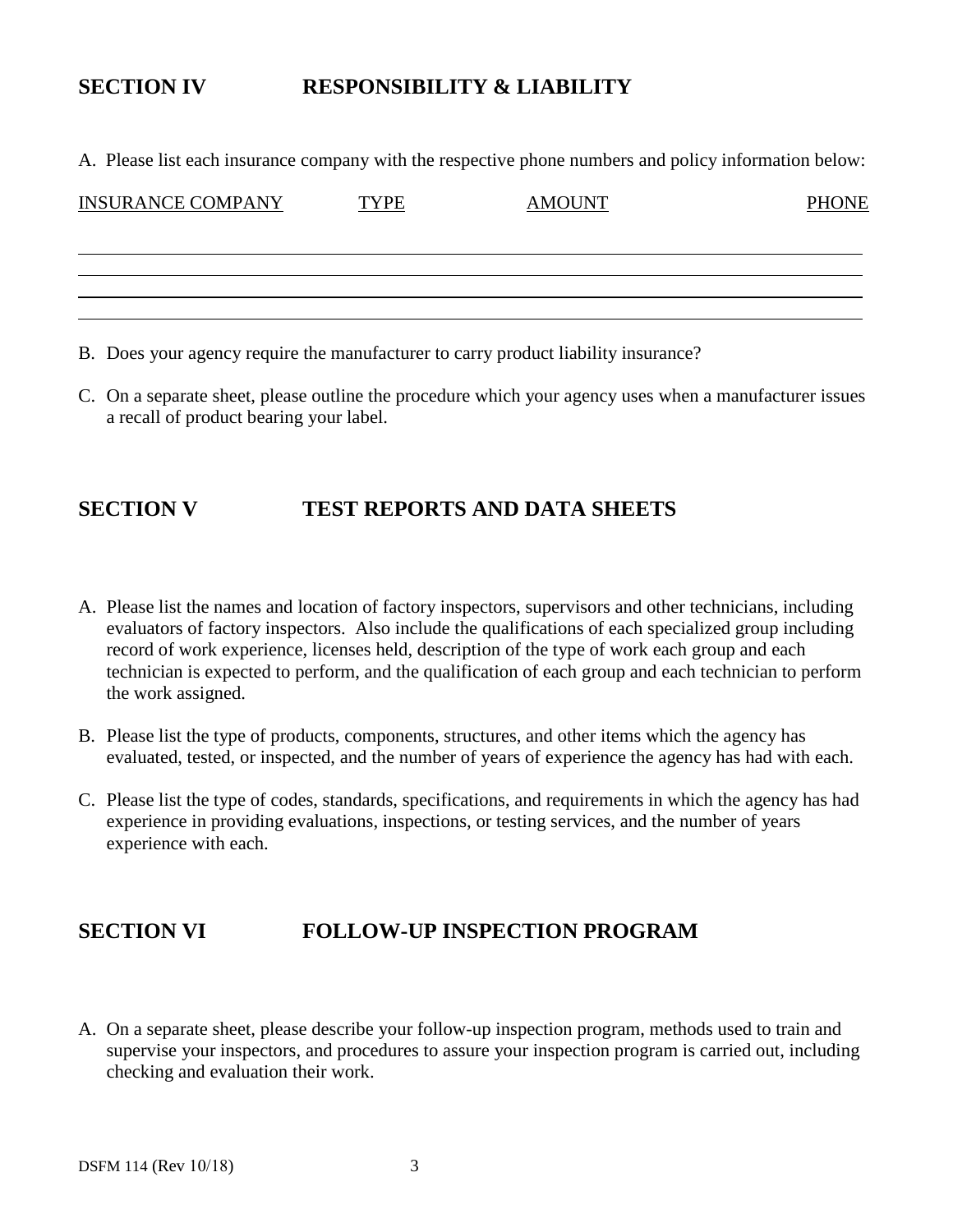B. List the name of the head of the follow-up services for each product or construction component below:

| CONSTRUCTION COMPONENT/PRODUCT | <b>NAME</b> |
|--------------------------------|-------------|
|--------------------------------|-------------|

C. On a separate sheet, describe the methods or policy utilized to insure that the follow-up inspections will assure that the products will be effectively used in accordance with the testing criteria used to list the product or construction component.

<u> 1989 - Jan Salaman Salaman (j. 1989)</u>

- D. List the frequency of inspection of factory production on each product or construction component.
- E. Describe sampling procedures used in conjunction with item "D" above.

# **SECTION VII IDENTIFICATION OF CERTIFIED PRODUCTS**

- A. Attach a copy of label and/or certification mark to be used for each certified component.
- B. On a separate sheet, describe the methods of control of labels for certified products. Describe how your agency assures that only the buildings and building components meet the standard are labeled by the manufacturer.
- C. Please provide a description of the record keeping system the agency uses, as it relates to availability of records to the department, and the agency's ability to render reports to the department.

# **SECTION VIII NOTIFICATION OF CHANGE**

By the signature listed in Section IX below, the agency agrees to notify the New Hampshire State Fire Marshal's Office within thirty (30) working days of any changes to the information listed on this form or its attachments.